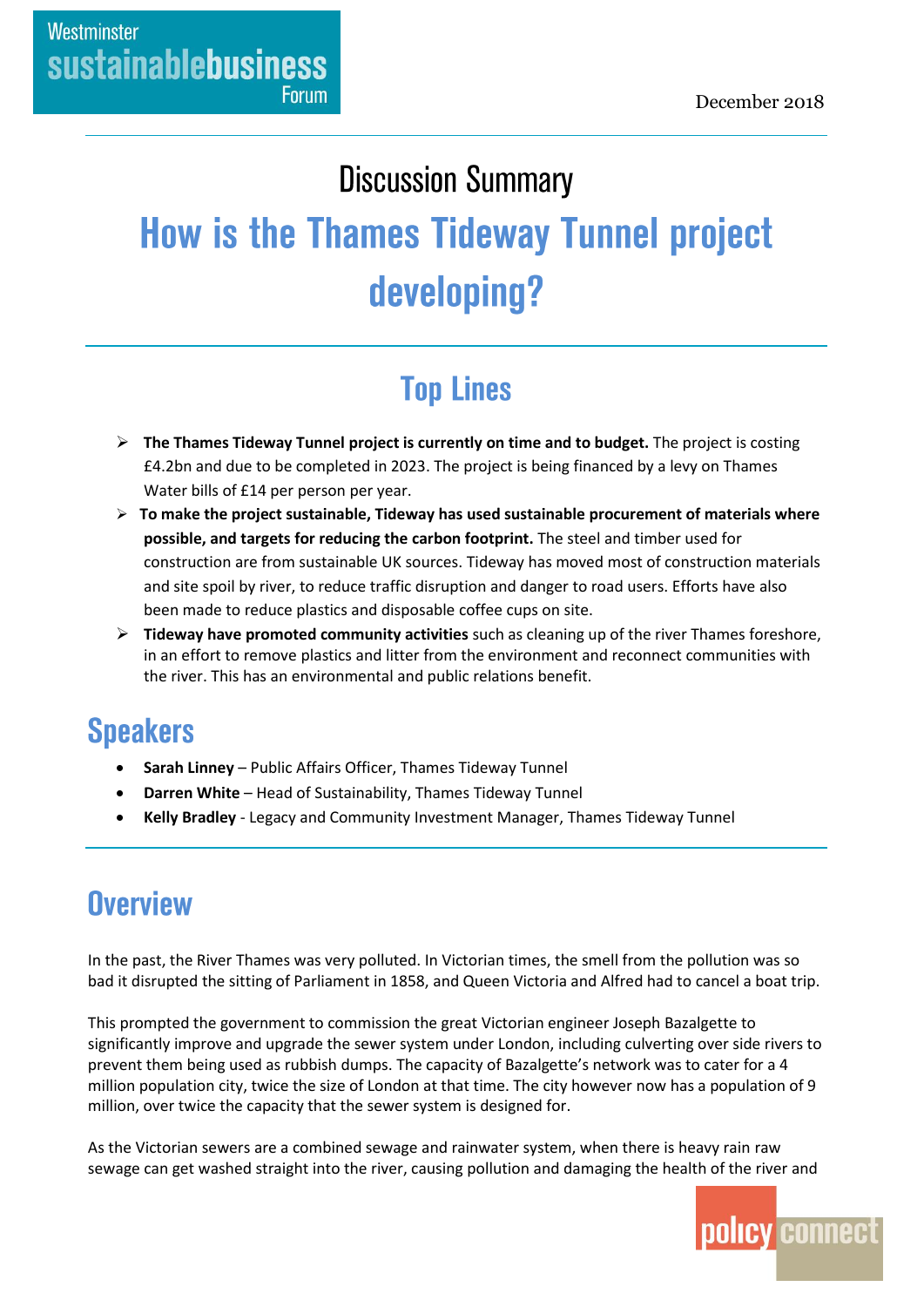Westminster **sustainablebusiness Forum** 

> those who use it. The Government was also threated with significant fines for not meeting commitments under the EU Water Framework Directive. The planning for the Tideway project started in the early 2000s, with tunnelling beginning in the last year.

> The project is due to complete in 2023/24 and due to cost £4.2bn, which is paid for by a levy of £14 per year on the water bills of Thames Water customers. They have also financed the Tideway project by issuing green bonds and have investors from insurance and pension funds. This is pitched as a sustainable, resilient and ethical investment. At the moment the project is due to be completed on time and to budget.

The Thames Tideway Tunnel project has an extensive Health & Safety training program for staff, which has proved to very worthwhile with no fatalities on site and no cyclist deaths from lorries and trucks. The Grenfell Tower disaster showed the importance of having a clear procedure for when workers think something is not right, but they fear for their job if they speak up. The TTT have a procedure where people can report potential problems to those outside their team. Men working in the construction industry are three times more likely to commit suicide, and so the TTT work with a charity to provide support for staff who are struggling.

The TTT have tried to reduce traffic disruption and risk to cyclists by moving most of the spoil and construction materials by barge along the river. Whilst there is some concern about air pollution caused by the older tug boats, Tideway have tried to use the newer boats where they could. TTT have used sustainable procurement for the steel and timber used on site, which is all from UK sources. Whilst Tideway have targets for reducing their carbon footprint, the tunnel is designed to last 120 years, so therefore the concrete used needs to be of a durable mix.

Tideway is committed to improving diversity on site, something that the construction industry is not famed for in the past. They have supported Pride for the last few years to show support for LGBT workers. Efforts have been made to get more women into the sectors, and visit schools to promote the industry to young people. The construction industry is vulnerable to using modern slave labour, so Tideway has used the BRE's ethical labour standards for all their extended contractors.

The legacy project has 54 commitments. One is to get staff to undertake volunteering opportunities with the third sector that Tideway work with – staff get 5 days volunteering leave per year. Tideway have looked to engage local communities, hiring local staff where possible, and reconnect them with the river by using citizen science and monitoring what is collected from litter clear ups. Tideway has noticed a marked reduction in the number of plastic bottles that is washing up on the foreshore, since the public became more aware on the environmental impact of disposable plastics. Efforts have also been made by Tideway to reduce plastics and disposable coffee cups on site. Local schools are also being encouraged to get into rowing, which has been seen as an elitist sport in the past.

### **About the organisers**

The Westminster Sustainable Business Forum (WSBF) is a high-level coalition of key UK businesses, Parliamentarians, Civil Servants and other organisations. Providing a politically neutral environment for knowledge sharing and discussion on sustainability policy, we help to inform the wider sustainability agenda in government and are a trusted source of independent information and advice for policymakers. We publish authoritative research reports; impact on government policy through our in-depth round